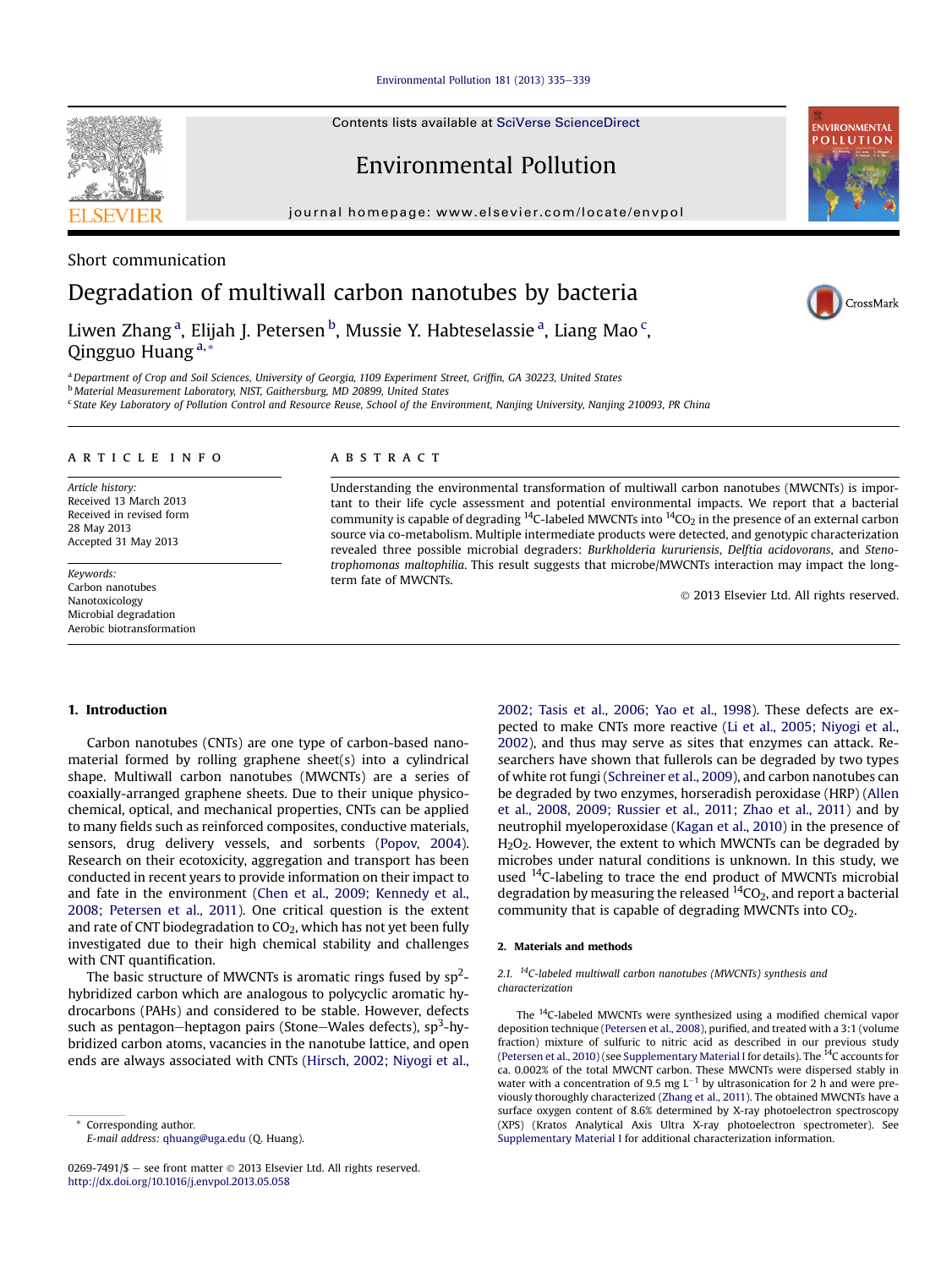#### 2.2. MWCNTs degradation experiments

The experimental set-up is briefly summarized as follow (see Supplementary Material II for details). In the treatment flasks, a 5-mL dispersion of unsterilized  $14$ C-labeled MWCNTs were added to 45 mL of a defined culture medium (composition listed in Table S1) containing all common nutrients required for microbial growth and incubated at 39 $\degree$ C for 7 d. No additional microbe source was added to the medium. The different concentrations of the 5-mL MWCNTs were achieved by diluting the stock dispersion using sterilized de-ionized water. The flask was connected to a test tube containing NaOH solution (10 mL, 0.5 mol  $\mathsf{L}^{-1}$ ) to capture CO $_2$  if any evolved from the incubation. The system was aerated daily with  $O<sub>2</sub>$  (34 KPa) via the gas inlet for 30 min. Control flasks contained the same substances except 1) with sterilized MWCNTs, or 2) without MWCNTs but with the MWCNTs degrading bacteria from treatment flasks. After 7 d, the NaOH solution was mixed with 10 mL of scintillation cocktail (Insta-Gel Plus, PerkinElmer, MA), and its radioactivity was measured by a Beckman LS 5801 liquid scintillation counter (CA, U.S.). The radioactivity readings of the two controls were not significantly different from solutions with de-ionized water or the NaOH solution mixed with Insta-Gel cocktail. The degradation mass or percentage was obtained by subtracting the radioactivity of the treatment samples by the background radioactivity from the control samples. The bacteria concentration after 7-d incubation was determined using light absorbance at 650 nm to be approximately  $9.8 \pm 4.7 \times 10^8$  cells mL<sup>-1</sup> (n = 3, uncertainty value represents the standard deviation) for treatment flasks; no significant microbial population was observed in control 1. Microorganisms were identified as described in the Supplementary Material V.

#### 2.3. Intermediate product identification

The detection of possible intermediate products was performed by liquid chromatography-tandem mass spectrometry (LC-MS/MS, Waters Micromass Quattro) and gas chromatography-mass spectrometry (GC-MS, Hewlett Packard 5971). Detailed sample preparation methods and instrument set-up were included in Supplementary Material III. The structures of the detected intermediate product were deduced according to their MS/MS spectra (example shown in Supplementary Material III).

#### 3. Results and discussions

#### 3.1.  $^{14}$ C-labeled MWCNTs microbial degradation

The <sup>14</sup>C-labeled MWCNTs were incubated in various cultures under different conditions in an attempt to screen MWCNTdegrading microorganisms (see Supplementary Material II). The incubation was conducted in a setup that allowed the capture of the released end product,  ${}^{14}CO_2$ . Among the different systems tested, we observed microbial activity and significant MWCNTs degradation in the system that had unsterilized MWCNTs in a sterilized culture medium. Fig. 1 shows the quantity and percentage of MWCNTs that were released as  ${}^{14}CO_2$  (radioactivity values are provided in Table S2) after 7 d of incubation with different initial MWCNTs concentrations (0.06–1.0 mg L $^{-1}$ ). In each case, a significant fraction of MWCNTs, ranging from 2.0% to 6.8%, was transformed into <sup>14</sup>CO<sub>2</sub>. Scanning electron microscope (SEM, FEI Inspect F50 FEG) and transmission electron microscope (TEM, FEI Technai 20) were used to characterize any morphological changes of the MWCNTs after incubation (see Supplementary Material VI Fig. S6 and S7). The remaining MWCNTs showed different degrees of oxidation, but most retained a tubular shape.

#### 3.2. Degradation pathway

Although the ultimate end product of the microbial degradation of MWCNTs is  $CO<sub>2</sub>$ , degradation products other than or as precursors of  $CO<sub>2</sub>$  are likely to exist. We extracted the culture media after 7-d incubation using ethyl acetate or dichloromethane and analyzed the extracts by HPLC-MS or GC/MS (Supplementary Material III). [Fig. 2](#page-2-0) shows selected ion chromatograms of LC-MS for two intermediate products and those of additional four products are shown in Fig. S3, as well as the original LC chromatographs. All figures were obtained by subtracting the chromatograms of the treatment by the chromatograms of two controls: one was



**Fig. 1.** Biodegradation of <sup>14</sup>C-MWCNTs after 7-d incubation at different initial dosages. Left y-axis shows the mass of MWCNTs that has been fully degraded (calculated based on the amount of  ${}^{14}CO_2$ , values shown in Table S2). Right y-axis shows the percentage (by mass) of biodegraded MWCNTs. Error bars of the two highest initial concentration show the propagated standard deviation of uncertainty from the scintillation counter and two replicates. Single measurements were performed at the lower concentrations and thus the error bars only include instrument variability.

incubation without bacteria and the other was without MWCNTs. [Table 1](#page-2-0) summarizes the products identified by LC-MS/MS as well as their deduced molecular formulas and structures, including 2 naphthol, 2-methoxy naphthalene, isophthalic acid, and cinnamaldehyde. These intermediate products were confirmed by comparing their LC-MS/MS spectra to those of high purity ( $>99\%$ , Sigma Aldrich) chemical standards. The LC-MS/MS spectra comparison for isophthalic acid is shown in [Fig. 2](#page-2-0) and those for other products are given in Fig. S5. Some of the same molecular ions, such as  $m/z = 165$ , were also detected by GC-MS. These various oxidized organic compounds residing in the degrading mixture are similar to those found during microbial degradation of PAHs under aerobic conditions [\(Haritash and Kaushik, 2009](#page-3-0)), and HRP degradation of single-walled carbon nanotubes [\(Allen et al., 2009\)](#page-3-0). The multiple intermediate products are likely due to the complexity of the degradation process, in that they came either from different steps in pathways or from parallel steps mediated by different enzymes/ microbes. The presence of intermediate products indicates that small molecules were first flaked off from MWCNTs and then subjected to further degradation. This is similar to the depolymerization step in the microbial degradation of biopolymers which is also the rate-limiting step [\(Killham, 1994\)](#page-3-0).

Given the large size of MWCNTs, the first degradation step is most likely to occur extracellularly through enzymatic reaction. Three types of extracellular enzymes were tested: horseradish peroxidase (HRP type I, Sigma-Aldrich), which has been reported to degrade MWCNTs [\(Allen et al., 2009; Russier et al., 2011; Zhao](#page-3-0) [et al., 2011\)](#page-3-0), laccase (Sigma-Aldrich) and tyrosinase (Sigma-Aldrich), which are from representative PAH-degrading enzyme categories [\(Haritash and Kaushik, 2009\)](#page-3-0); a detailed experimental method is provided in Supplementary Material IV. However, none of the enzymes resulted in significant production of  ${}^{14}CO_2$ , which shows that these enzymes alone cannot degrade the MWCNTs into CO2. Interestingly, previous studies showed significant removal of MWCNTs by HRP [\(Russier et al., 2011; Zhao et al., 2011](#page-3-0)). These different results may be due to the different properties of MWCNTs used, such as the surface functional groups and/or defects. For example, the catalytic pathway of HRP and laccase often involves radicals formed by phenol groups ([Baldrian, 2006; Veitch, 2004\)](#page-3-0), and thus the hydroxyl groups on MWCNTs surface are very likely to be sites attacked by these enzymes. On the contrary, the MWCNTs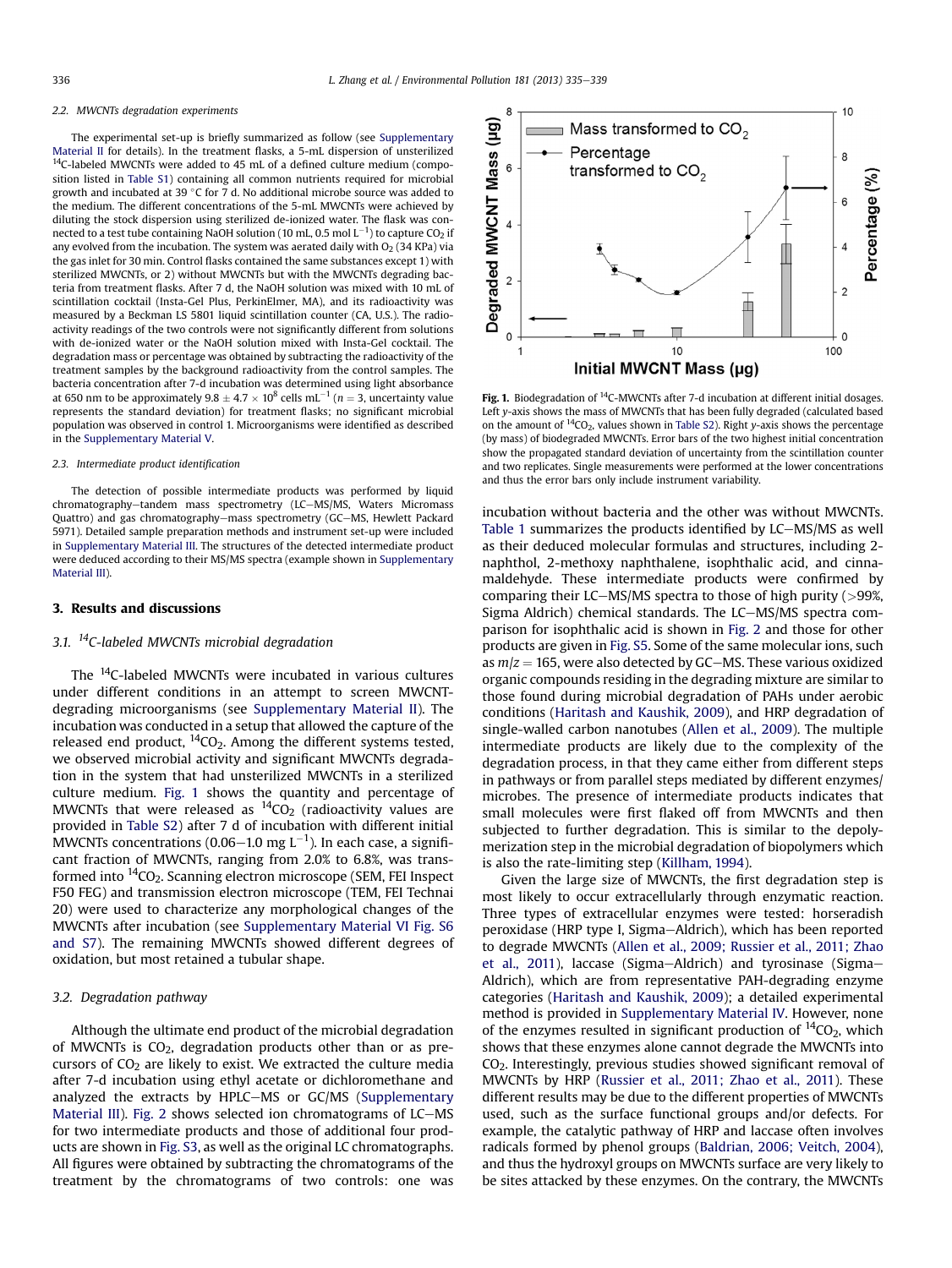<span id="page-2-0"></span>

Fig. 2. Selected ion chromatograms of LC-MS and spectra of LC-MS/MS for two intermediate products. a) Molecular ion mass of 165, extracted by ethyl acetate; b) molecular ion mass of 117, extracted by dichloromethane. The red lines relate to the samples degraded by microbes, while the blue lines and black lines are the controls incubated with culture medium but without MWCNTs or without microbes, respectively. The secondary MS spectra of: c) the intermediate products with  $m/z$  value in the primary MS as 165; d) comparison between intermediate product (up) and high purity chemicals purchased from Sigma-Aldrich (down) with  $m/z = 165$ ; The structures of the intermediate product are shown in the upper-left corner. Structures of the other products are listed in Table 1. (For interpretation of the references to color in this figure legend, the reader is referred to the web version of this article.)

with large numbers of carboxyl groups may not be vulnerable to these enzymes. This is an interesting area for further investigation and would have strong potential implications in environmental risk assessment ([Fairbrother et al., 2010; Smith et al., 2009; Zhao et al.,](#page-3-0) [2011](#page-3-0)).

#### Table 1

| Summary of intermediate products identified by LC-MS/MS. |  |  |  |
|----------------------------------------------------------|--|--|--|
|----------------------------------------------------------|--|--|--|

| Extraction solvent | m/z | Formula         | Structures             |
|--------------------|-----|-----------------|------------------------|
| Ethyl acetate      | 143 | $C_{10}H_8O$    | HO.                    |
|                    | 157 | $C_{11}H_{10}O$ | O.                     |
|                    | 165 | $C_8H_6O_4$     | O<br>òн<br>$O =$<br>òн |
|                    | 171 | $C_{11}H_8O_2$  | O.<br>OH               |
| Dichloromethane    | 117 | $C_5H_{10}O_3$  | OH.                    |
|                    | 131 | $C_9H_8O$       |                        |

#### 3.3. Microorganism identification

Since the medium that resulted in MWCNTs biodegradation described above had other carbon sources in it (e.g., glucose, veratryl alcohol), we repeated the biodegradation study in which MWCNTs were the sole carbon source to selectively enrich the microorganisms that specifically degrade MWCNTs. However, after incubation for two months, no  ${}^{14}CO_2$  release was detected, indicating that the need for additional carbon source for the MWCNTs biodegradation to proceed via co-metabolism.

Because selective enrichment of MWCNTs degrader(s) in the sole carbon source medium was not possible, we used polymerase chain reaction (PCR)-based technique to survey the microbial pool in the culture. The genomic DNA of the microorganisms was extracted, purified, and then subjected to PCR by targeting the 16SrDNA with a universal bacterial primer pair ([Bouchez et al., 1996\)](#page-3-0). The fungi universal primer pair nu-SSU-0817F and nu-SSU-1196R ([Haritash and Kaushik, 2009](#page-3-0)) was also used but no product was detected, which indicated that the potential degraders were all bacteria. The PCR amplicons were then separated using cloning, sequenced, and compared with sequences in the GenBank database of the National Center for Biotechnology Information (NCBI) by BLAST search. Three bacteria species were identified: Burkholderia kururiensis, Delftia acidovorans, and Stenotrophomonas maltophilia. These bacteria are commonly found in the natural environment (e.g., ground water, surface water, soil rhizosphere, etc.), and previous studies have shown their capability to degrade various persistent organic contaminants. D. acidovorans has been shown to degrade sulfophenylcarboxylates and herbicides such as linuron, phenoxypropionate, and phenoxyacetate [\(Bastida et al., 2010;](#page-3-0) [Muller et al., 2001; Murphy, 2010\)](#page-3-0), either individually or in community. S. maltophilia is known to metabolize phenols, benzoic acids and complex compounds like PAHs and oil refinery residuals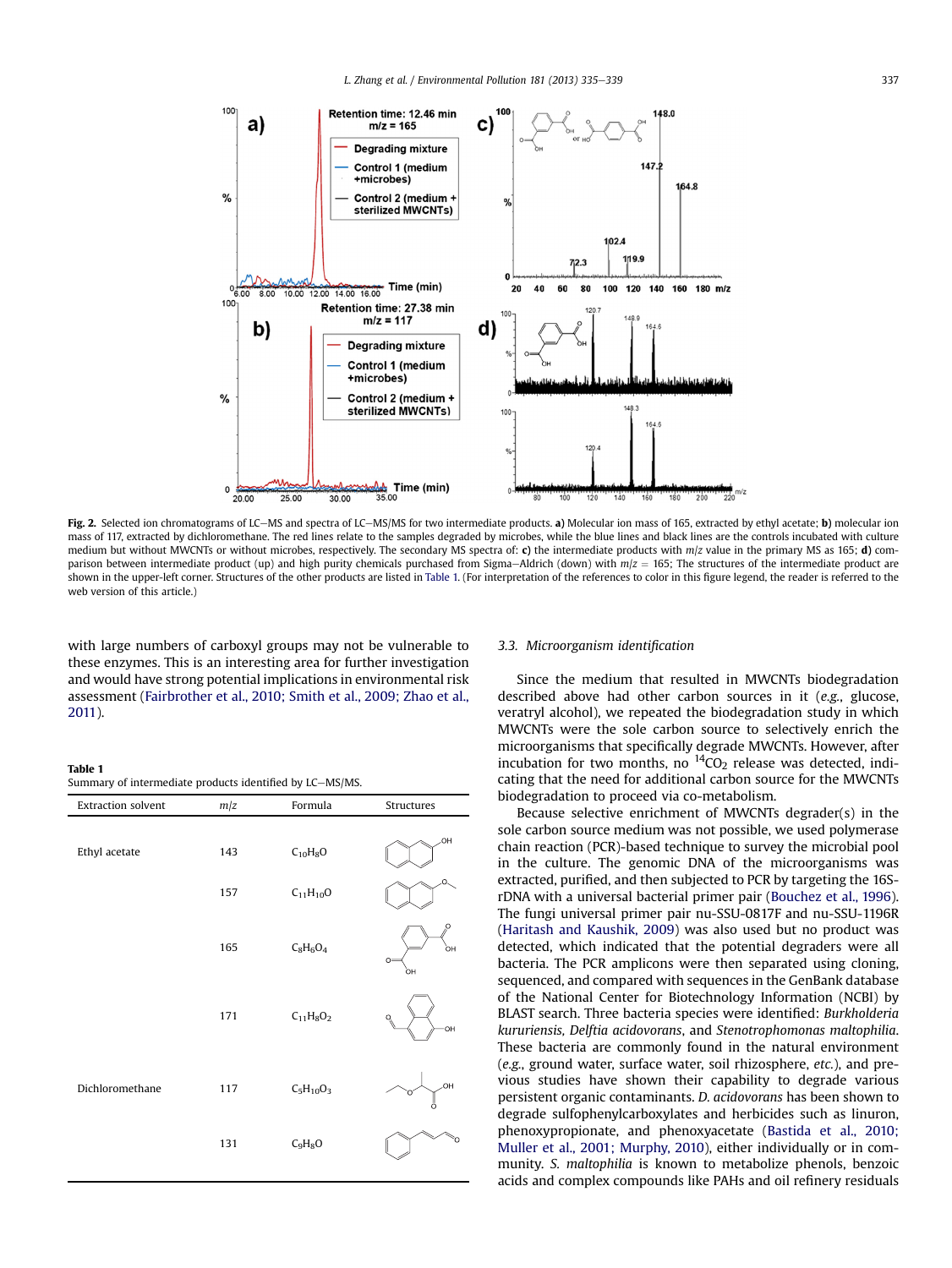<span id="page-3-0"></span>(Boonchan et al., 2000; de Morais and Tauk-Tornisielo, 2009; Gren et al., 2010). In addition, the combinations of strains from these species were able to degrade more compounds than when they are present individually. For example, S. maltophilia in combination with other species in Burkholderia genus were found to degrade chemicals such as PAHs, 2,4-DNT, and dodecyldimethylamine (Kroon and van Ginkel, 2001; Snellinx et al., 2003).

In order to confirm their ability to degrade MWCNTs, we made an attempt to isolate the individual bacteria and incubated them with MWCNTs. To this end, the mixed culture was diluted (  $10^{-3}$  ,  $10^{-4}$  ,  $10^{-5}$  , and  $10^{-6}$ ) and spread-plated on a TGY (tryptone/glucose/yeast) medium (1% tryptone, 0.5% yeast extract, 0.1% glucose, and 2.0% agar). Fifteen well isolated colonies from the plates were selected and identified using the PCR-based technique described above. The results showed that they belonged to two of the three previously identified isolates, Burkholderia kururiensis and Stenotrophomonas maltophilia. The pure cultures of B. kururiensis and S. maltophilia (100  $\mu$ l, cell concentration approximately 10 $^8$  cell mL $^{-1}$ ) were then inoculated either individually or together into the medium containing MWCNTs (51.5  $\mu$ g MWCNTs in 50 mL medium) and glucose (the same as MWCNTs degradation study, Table S1) to test their ability to degrade MWCNTs. No production of  ${}^{14}CO_2$  was detected with B. kururiensis. Inoculation of S. maltophilia, however, resulted in some production of <sup>14</sup>CO<sub>2</sub>, *i.e.*, 0.57%  $\pm$  0.20% (n = 3; uncertainty indicates standard deviation) at an initial MWCNT concentration of 0.6 mg L $^{-1}$ . This was ten times lower than that of the original bacteria community in the mixed culture, and could not be significantly enhanced by varying incubating conditions, including addition of the isolated B. kururiensis. This suggests that a community of microorganisms containing more than the two isolated strains is required to effectively degrade MWCNTs; and the missing species could not probably be isolated under the culture conditions we have used.

#### 4. Conclusion

In this study, we demonstrated the ability of some bacteria to degrade acid-treated MWCNTs under environmentally relevant conditions, which would decrease their environmental persistence. This degradation appears to require external carbon source involving co-metabolism and the cooperation of several microorganisms. Additional research is needed to further explore the degradation potential of the MWCNTs in the natural environment, and to elucidate possible dependence of MWCNTs biodegradation on their surface chemistry.

### Acknowledgments

This study was supported by the United States Environmental Protection Agency (USEPA) STAR Grant R834094. L. Mao acknowledges the support from Natural Science Foundation of Jiangsu Province (BK2011576). We thank Dr. Z. Pan and Mr. Y. Chuang for their assistance with SEM analysis, Dr. J. Fan for TEM analysis, Dr. D. Phillips for GC-MS measurements. Certain commercial equipment, instruments and materials are identified in order to specify experimental procedures as completely as possible. In no case does such identification imply a recommendation or endorsement by the National Institute of Standards and Technology (NIST) nor does it imply that any of the materials, instruments or equipment identified are necessarily the best available for the purpose.

#### Appendix A. Supplementary material

Material associated with this article can be found, in the online version, at <http://www.sciencedirect.com/> or [http://dx.doi.org/10.](http://dx.doi.org/10.1016/j.envpol.2013.05.058) [1016/j.envpol.2013.05.058](http://dx.doi.org/10.1016/j.envpol.2013.05.058).

#### References

- [Allen, B.L., Kichambare, P.D., Gou, P., Vlasova, I.I., Kapralov, A.A., Konduru, N.,](http://refhub.elsevier.com/S0269-7491(13)00318-7/sref1) [Kagan, V.E., Star, A., 2008. Biodegradation of single-walled carbon nanotubes](http://refhub.elsevier.com/S0269-7491(13)00318-7/sref1) through enzymatic catalysis. Nano Lett.  $8.3899 - 3903$  $8.3899 - 3903$ .
- [Allen, B.L., Kotchey, G.P., Chen, Y.N., Yanamala, N.V.K., Klein-Seetharaman, J.,](http://refhub.elsevier.com/S0269-7491(13)00318-7/sref2) [Kagan, V.E., Star, A., 2009. Mechanistic investigations of horseradish](http://refhub.elsevier.com/S0269-7491(13)00318-7/sref2) [peroxidase-catalyzed degradation of single-walled carbon nanotubes. J. Am.](http://refhub.elsevier.com/S0269-7491(13)00318-7/sref2) [Chem. Soc. 131, 17194](http://refhub.elsevier.com/S0269-7491(13)00318-7/sref2)-[17205](http://refhub.elsevier.com/S0269-7491(13)00318-7/sref2).
- [Baldrian, P., 2006. Fungal laccases](http://refhub.elsevier.com/S0269-7491(13)00318-7/sref3)  $-$  [occurrence and properties. FEMS Microbiol.](http://refhub.elsevier.com/S0269-7491(13)00318-7/sref3) [Rev. 30, 215](http://refhub.elsevier.com/S0269-7491(13)00318-7/sref3)-[242](http://refhub.elsevier.com/S0269-7491(13)00318-7/sref3).
- [Bastida, F., Rosell, M., Franchini, A.G., Seifert, J., Finsterbusch, S., Jehmlich, N.,](http://refhub.elsevier.com/S0269-7491(13)00318-7/sref4) [Jechalke, S., von Bergen, M., Richnow, H.H., 2010. Elucidating MTBE degradation](http://refhub.elsevier.com/S0269-7491(13)00318-7/sref4) [in a mixed consortium using a multidisciplinary approach. FEMS Microbiol.](http://refhub.elsevier.com/S0269-7491(13)00318-7/sref4) [Ecol. 73, 370](http://refhub.elsevier.com/S0269-7491(13)00318-7/sref4)-[384.](http://refhub.elsevier.com/S0269-7491(13)00318-7/sref4)
- [Boonchan, S., Britz, M.L., Stanley, G.A., 2000. Degradation and mineralization of](http://refhub.elsevier.com/S0269-7491(13)00318-7/sref5) [high-molecular-weight polycyclic aromatic hydrocarbons by de](http://refhub.elsevier.com/S0269-7491(13)00318-7/sref5)fined fungal[bacterial cocultures. Appl. Environ. Microbiol. 66, 1007](http://refhub.elsevier.com/S0269-7491(13)00318-7/sref5)-[1019](http://refhub.elsevier.com/S0269-7491(13)00318-7/sref5).
- [Bouchez, M., Blanchet, D., Haeseler, F., Vandecasteele, J.P., 1996. Polycyclic aromatic](http://refhub.elsevier.com/S0269-7491(13)00318-7/sref6) [hydrocarbons in the environment](http://refhub.elsevier.com/S0269-7491(13)00318-7/sref6) - [microbial degradation. Revue De L Inst.](http://refhub.elsevier.com/S0269-7491(13)00318-7/sref6) [Francais Du Petrole 51, 797](http://refhub.elsevier.com/S0269-7491(13)00318-7/sref6)-[828.](http://refhub.elsevier.com/S0269-7491(13)00318-7/sref6)
- [Chen, K.L., Smith, B.A., Ball, W.P., Fairbrother, D.H., 2009. Assessing the colloidal](http://refhub.elsevier.com/S0269-7491(13)00318-7/sref7) [properties of engineered nanoparticles in water: case studies from fullerene C-](http://refhub.elsevier.com/S0269-7491(13)00318-7/sref7)60 nanoparticles and carbon nanotubes. Environ. Chem. 7,  $10-27$ .
- [de Morais, E.B., Tauk-Tornisielo, S.M., 2009. Biodegradation of oil re](http://refhub.elsevier.com/S0269-7491(13)00318-7/sref8)finery residues [using mixed-culture of microorganisms isolated from a landfarming. Braz. Arch.](http://refhub.elsevier.com/S0269-7491(13)00318-7/sref8) [Biol. Technol. 52, 1571](http://refhub.elsevier.com/S0269-7491(13)00318-7/sref8)-[1578](http://refhub.elsevier.com/S0269-7491(13)00318-7/sref8).
- [Fairbrother, H., Smith, B., Wepasnick, K., Ball, W.P., 2010. In](http://refhub.elsevier.com/S0269-7491(13)00318-7/sref9)fluence of surface [chemistry on the behavior of multi-walled carbon nanotubes in aquatic envi](http://refhub.elsevier.com/S0269-7491(13)00318-7/sref9)[ronments. Abstr. Pap. Am. Chem. Soc. 240.](http://refhub.elsevier.com/S0269-7491(13)00318-7/sref9)
- [Gren, I., Wojcieszynska, D., Guzik, U., Perkosz, M., Hupert-Kocurek, K., 2010.](http://refhub.elsevier.com/S0269-7491(13)00318-7/sref10) [Enhanced biotransformation of mononitrophenols by](http://refhub.elsevier.com/S0269-7491(13)00318-7/sref10) Stenotrophomonas maltophilia [KB2 in the presence of aromatic compounds of plant origin. World J.](http://refhub.elsevier.com/S0269-7491(13)00318-7/sref10) [Microb. Biotechnol. 26, 289](http://refhub.elsevier.com/S0269-7491(13)00318-7/sref10)-[295.](http://refhub.elsevier.com/S0269-7491(13)00318-7/sref10)
- [Haritash, A.K., Kaushik, C.P., 2009. Biodegradation aspects of polycyclic aromatic](http://refhub.elsevier.com/S0269-7491(13)00318-7/sref11) [hydrocarbons \(PAHs\): a review. J. Hazard. Mater. 169, 1](http://refhub.elsevier.com/S0269-7491(13)00318-7/sref11)-[15](http://refhub.elsevier.com/S0269-7491(13)00318-7/sref11).
- [Hirsch, A., 2002. Functionalization of single-walled carbon nanotubes. Angew.](http://refhub.elsevier.com/S0269-7491(13)00318-7/sref12) [Chem.-Int. Edit. 41, 1853](http://refhub.elsevier.com/S0269-7491(13)00318-7/sref12)-[1859](http://refhub.elsevier.com/S0269-7491(13)00318-7/sref12).
- [Kagan, V.E., Konduru, N.V., Feng, W.H., Allen, B.L., Conroy, J., Volkov, Y., Vlasova, I.I.,](http://refhub.elsevier.com/S0269-7491(13)00318-7/sref13) [Belikova, N.A., Yanamala, N., Kapralov, A., Tyurina, Y.Y., Shi, J.W., Kisin, E.R.,](http://refhub.elsevier.com/S0269-7491(13)00318-7/sref13) [Murray, A.R., Franks, J., Stolz, D., Gou, P.P., Klein-Seetharaman, J., Fadeel, B.,](http://refhub.elsevier.com/S0269-7491(13)00318-7/sref13) [Star, A., Shvedova, A.A., 2010. Carbon nanotubes degraded by neutrophil](http://refhub.elsevier.com/S0269-7491(13)00318-7/sref13) [myeloperoxidase induce less pulmonary in](http://refhub.elsevier.com/S0269-7491(13)00318-7/sref13)flammation. Nat. Nanotechnol. 5,  $354 - 359$  $354 - 359$  $354 - 359$
- [Kennedy, A.J., Hull, M.S., Steevens, J.A., Dontsova, K.M., Chappell, M.A., Gunter, J.C.,](http://refhub.elsevier.com/S0269-7491(13)00318-7/sref14) Weiss, C.A., 2008. Factors infl[uencing the partitioning and toxicity of nanotubes](http://refhub.elsevier.com/S0269-7491(13)00318-7/sref14) [in the aquatic environment. Environ. Toxicol. Chem. 27, 1932](http://refhub.elsevier.com/S0269-7491(13)00318-7/sref14)-[1941.](http://refhub.elsevier.com/S0269-7491(13)00318-7/sref14)
- Killham, K., 1994. Soil Ecology, fi[rst ed. Cambridge University Press, Cambridge](http://refhub.elsevier.com/S0269-7491(13)00318-7/sref15).
- [Kroon, A.G.M., van Ginkel, C.G., 2001. Complete mineralization of dodecyldime](http://refhub.elsevier.com/S0269-7491(13)00318-7/sref16)[thylamine using a two-membered bacterial culture. Environ. Microbiol. 3,](http://refhub.elsevier.com/S0269-7491(13)00318-7/sref16)  $131 - 136$  $131 - 136$
- [Li, W., Bai, Y., Zhang, Y.K., Sun, M.L., Cheng, R.M., Xu, X.C., Chen, Y.W., Mo, Y.J., 2005.](http://refhub.elsevier.com/S0269-7491(13)00318-7/sref17) [Effect of hydroxyl radical on the structure of multi-walled carbon nanotubes.](http://refhub.elsevier.com/S0269-7491(13)00318-7/sref17) Synth. Metals  $155, 509 - 515$  $155, 509 - 515$ .
- [Muller, R.H., Kleinsteuber, S., Babel, W., 2001. Physiological and genetic character](http://refhub.elsevier.com/S0269-7491(13)00318-7/sref18)[istics of two bacterial strains utilizing phenoxypropionate and phenoxyacetate](http://refhub.elsevier.com/S0269-7491(13)00318-7/sref18) [herbicides. Microbiol. Res. 156, 121](http://refhub.elsevier.com/S0269-7491(13)00318-7/sref18)-[131.](http://refhub.elsevier.com/S0269-7491(13)00318-7/sref18)
- [Murphy, C.D., 2010. Biodegradation and biotransformation of organo](http://refhub.elsevier.com/S0269-7491(13)00318-7/sref19)fluorine com[pounds. Biotechnol. Lett. 32, 351](http://refhub.elsevier.com/S0269-7491(13)00318-7/sref19)-[359](http://refhub.elsevier.com/S0269-7491(13)00318-7/sref19).
- [Niyogi, S., Hamon, M.A., Hu, H., Zhao, B., Bhowmik, P., Sen, R., Itkis, M.E.,](http://refhub.elsevier.com/S0269-7491(13)00318-7/sref20) [Haddon, R.C., 2002. Chemistry of single-walled carbon nanotubes. Acc. Chem.](http://refhub.elsevier.com/S0269-7491(13)00318-7/sref20) [Res. 35, 1105](http://refhub.elsevier.com/S0269-7491(13)00318-7/sref20)-[1113.](http://refhub.elsevier.com/S0269-7491(13)00318-7/sref20)
- [Petersen, E.J., Huang, Q., Weber, W.J., 2010. Relevance of octanol-water distribution](http://refhub.elsevier.com/S0269-7491(13)00318-7/sref21) [measurements to the potential ecological uptake of multi-walled carbon](http://refhub.elsevier.com/S0269-7491(13)00318-7/sref21) nanotubes. Environ. Toxicol. Chem. 29,  $1106-1112$ .
- [Petersen, E.J., Huang, Q.G., Weber, W.J., 2008. Ecological uptake and depuration of](http://refhub.elsevier.com/S0269-7491(13)00318-7/sref22) carbon nanotubes by Lumbriculus variegatus[. Environ. Health Perspect. 116,](http://refhub.elsevier.com/S0269-7491(13)00318-7/sref22) [496](http://refhub.elsevier.com/S0269-7491(13)00318-7/sref22)-500
- [Petersen, E.J., Zhang, L.W., Mattison, N.T., O](http://refhub.elsevier.com/S0269-7491(13)00318-7/sref23)'Carroll, D.M., Whelton, A.J., Uddin, N., [Nguyen, T., Huang, Q.G., Henry, T.B., Holbrook, R.D., Chen, K.L., 2011. Potential](http://refhub.elsevier.com/S0269-7491(13)00318-7/sref23) [release pathways, environmental fate, and ecological risks of carbon nanotubes.](http://refhub.elsevier.com/S0269-7491(13)00318-7/sref23) [Environmental Science & Technology 45, 9837](http://refhub.elsevier.com/S0269-7491(13)00318-7/sref23)-[9856](http://refhub.elsevier.com/S0269-7491(13)00318-7/sref23).
- [Popov, V.N., 2004. Carbon nanotubes: properties and application. Mat. Sci. Eng. R](http://refhub.elsevier.com/S0269-7491(13)00318-7/sref24) 43,  $61-102$ .
- [Russier, J., Menard-Moyon, C., Venturelli, E., Gravel, E., Marcolongo, G.,](http://refhub.elsevier.com/S0269-7491(13)00318-7/sref25) [Meneghetti, M., Doris, E., Bianco, A., 2011. Oxidative biodegradation of single](http://refhub.elsevier.com/S0269-7491(13)00318-7/sref25)[and multi-walled carbon nanotubes. Nanoscale 3, 893](http://refhub.elsevier.com/S0269-7491(13)00318-7/sref25)–[896](http://refhub.elsevier.com/S0269-7491(13)00318-7/sref25).
- [Schreiner, K.M., Filley, T.R., Blanchette, R.A., Bowen, B.B., Bolskar, R.D.,](http://refhub.elsevier.com/S0269-7491(13)00318-7/sref26) [Hockaday, W.C., Masiello, C.A., Raebiger, J.W., 2009. White-rot Basidiomycete](http://refhub.elsevier.com/S0269-7491(13)00318-7/sref26)[mediated decomposition of C-60 fullerol. Environ. Sci. Technol. 43, 3162](http://refhub.elsevier.com/S0269-7491(13)00318-7/sref26)-[3168](http://refhub.elsevier.com/S0269-7491(13)00318-7/sref26).
- [Smith, B., Wepasnick, K., Schrote, K.E., Cho, H.H., Ball, W.P., Fairbrother, D.H., 2009.](http://refhub.elsevier.com/S0269-7491(13)00318-7/sref27) Infl[uence of surface oxides on the colloidal stability of multi-walled carbon](http://refhub.elsevier.com/S0269-7491(13)00318-7/sref27) [nanotubes: a structure-property relationship. Langmuir 25, 9767](http://refhub.elsevier.com/S0269-7491(13)00318-7/sref27)–[9776.](http://refhub.elsevier.com/S0269-7491(13)00318-7/sref27)